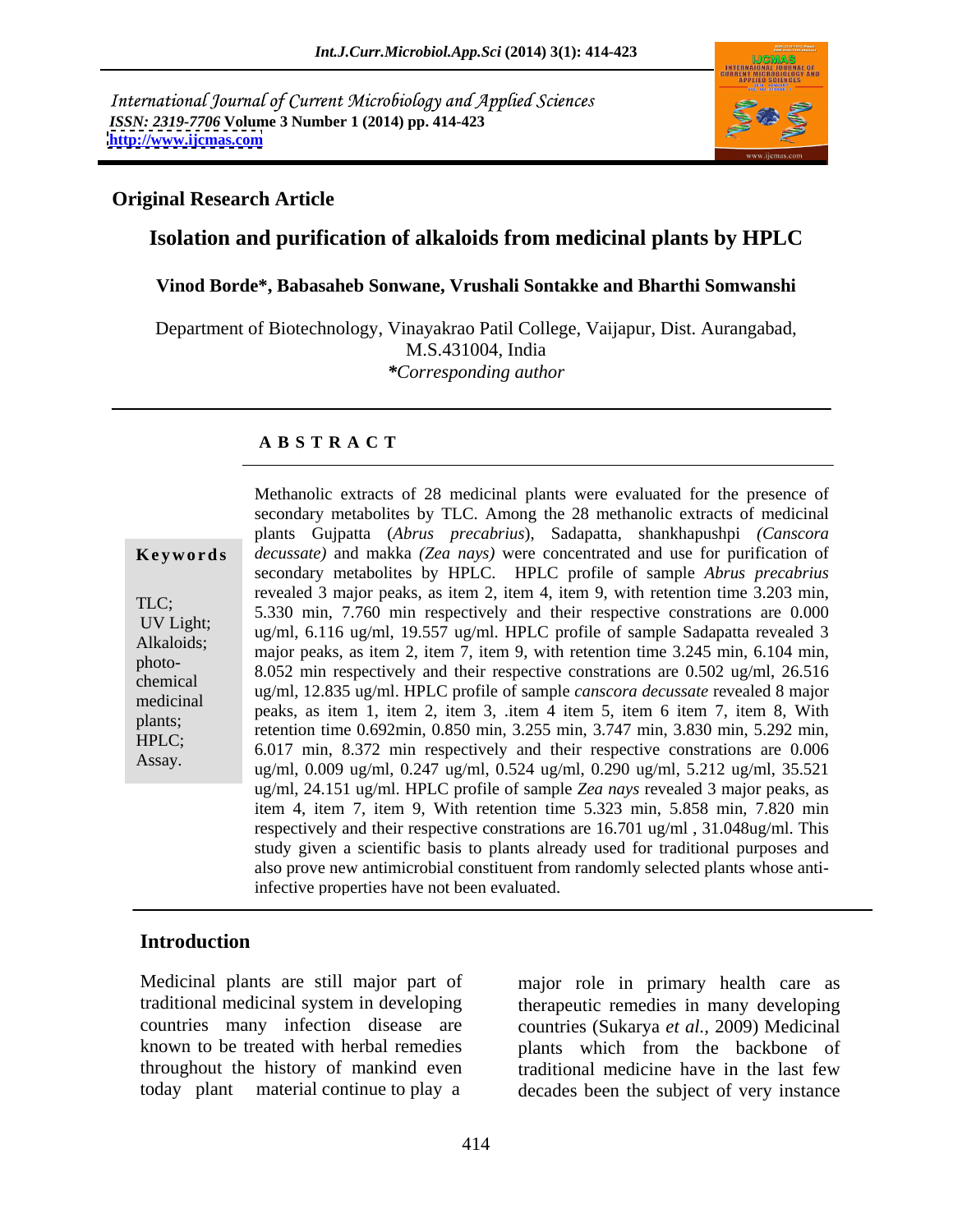pharmacological studies. This has been brought about by the acknowledgement of the value of medicinal plant as potential source of new compounds of therapeutic identification of alkaloids, principally value and as source of new compounds in cryptolepine, the major alkaloid of the drug development. in many parts of the words medicinal plants are used for 2003) We found that polyphenol extract of antimicrobial centrifugal and antiviral the plant had a weak antioxidant activity activities as plant derived drugs serve as a prototype to develop more effective and assays on the other hand the extract was less toxic medicine. Tribal medicine has very active on pathogen bacteria and this not been studied extensively (Zakaria, activity may be influenced by the 1989) The alkaloids are one of the most polymerizations size of the phenolic divorcees groups of secondary metabolites compounds. (Karaou *et al*., 2005) The found in living organisms and have an effects of plant extracts an microorganism array of structure type, biosynthetic pathway, and pharmacological researches in different part of the word. activities.(Margaret f. Robert and Michael (Mahesh and Satish 2008,) The specific wink) Although alkaloids have been function many photochemical is still traditionally isolated from plants an increasing number are to be found in studies have shown that they are involved animal's insects and marine invertebrates in the interaction of plants /pests /disease. and microorganisms. Many alkaloids have  $(Cooper et al., 2006)$  Scientist from been used for hundreds of years in divergent fields are investigating plants medicine and same are still prominent with a new age for their antimicrobial drugs today, hence this group of usefulness and as an alternative source to compounds has had great prominence in existing drugs. Plants with their wide many fields of scientific endeavor and variety of chemical constituents offer a continues to be of great interest today (Margaret f. Robert and Michael wink) activity. (Nair and chanda 2007) There is a Plant have a limit less ability to synthesize heed to develop alternative antimicrobial aromatic substance mainly secondary drugs for the treatment of infections metabolites of which at least 12,000 have diseases from medicinal plants. Several been isolated a number estimated to be screening studies have been carried out in less than 10% of the total (Mallkharjuna *et al.,* 2009) The synthesized aromatic of different herbal extract in different substances (metabolite) are used by plants regions of the worlds. (Nair *et al.*, 2005). as defensive molecule against predation by microorganism insects and herbivores. HPLC is highly sensitive method for However some of which may involve in detection, identification and quantification plant odor (terpenoids), pigmentation of any chemical in a particular samples (tannins) and flavor (capsaicin) using UV and visible absorbance( Hanachi (Mallikhaarjuna et at 2009) Using plant and Golkho, 2009) By comparing with the for medicinal purposes is important part of retention time of the standards, phenolic the culture and the tradition in Africa. compounds can be identified (Sarma et al.,

directly on the traditional medicine for the primary health care. (Kirby, 1996) Research focused on malaria leads to the plant as its antibacterial agent ( karou et at through in vitro free radicals scavenging has been studied by a very large number of unclear how ere a considerable number of (Cooper *et al*., 2006) Scientist from promising source o as well as specific different part of the antimicrobial activity

Thus up to 80% of the population depends 2002). compounds can be identified( Sarma *et al*., 2002).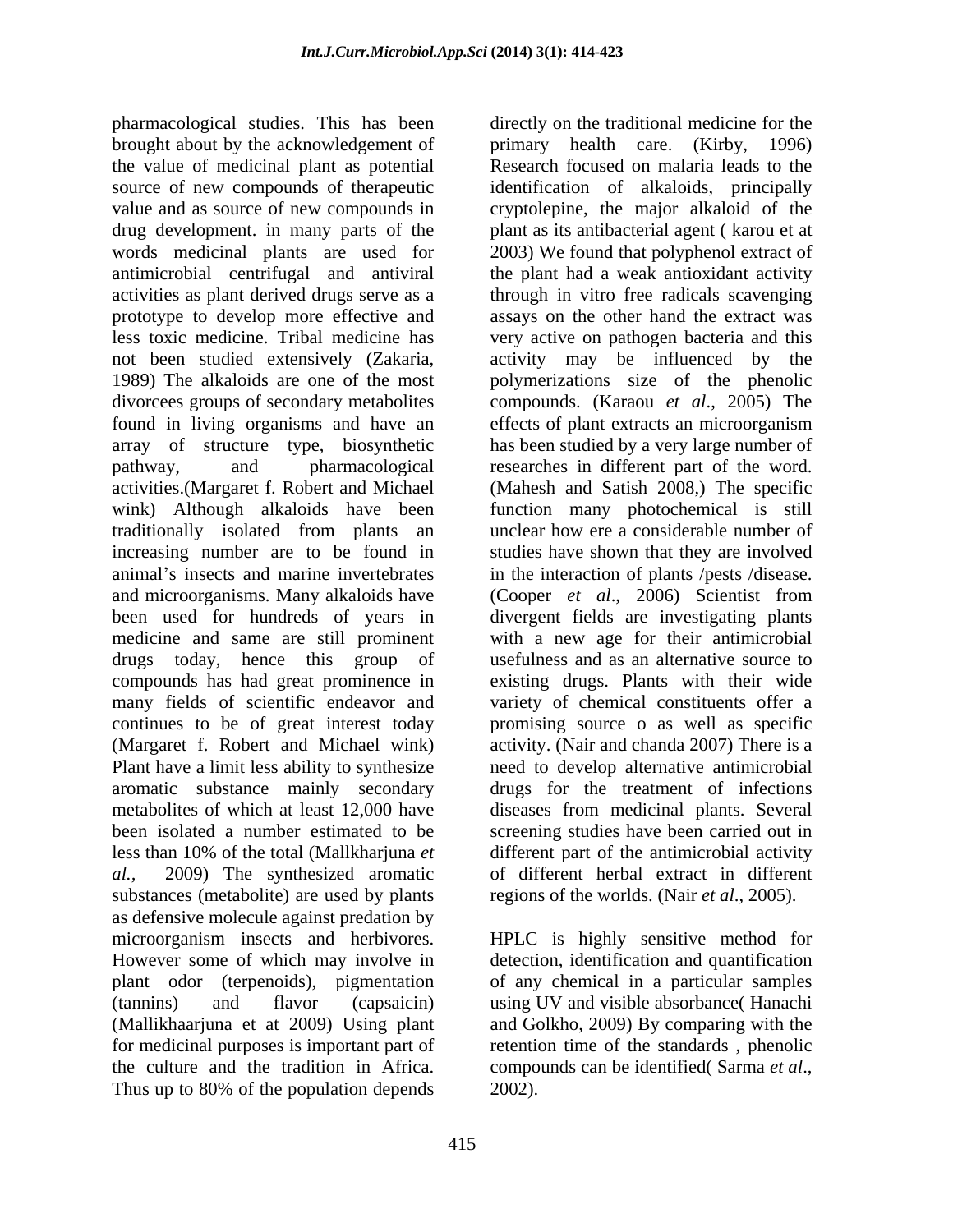## **Collection and identification of plants**

The leaves, bark, roots and seeds of 28 medicinal plants which are used in this study are in powdered form collected from the "Davasaaj Ayurvedic store" a analyzing results was cyber lab chromo<br>medicinal plant seller from local market in HPLC control and medicinal plant seller from local market in Aurangabad, Maharashtra. The plants were identified with the help of botany

All 28 medicinal plants were collected in a powders form. This was prepared by<br>dissolving 1gm nowder sample in 10ml of **Data analysis** dissolving 1gm powder sample in 10ml of methanol in a test tube (Fig.No. 1). These were kept for 24hrs at room temperature for solvent extraction. The supernatant were collected and stored for further studies. control and sampling).

#### **Separation, Identification and Confirmations of Secondary metabolites**

Separations of alkaloids from all the 28 medicinal plant samples were done by the TLC method. The solvent system used for TLC is chloroform: methanol (15:1). no.3). Gujpatta, Sadapatta, Shankhapushpi<br>Secondary metabolites were identified by and makka, were given instance bands of using UV light (UV transilluminator) Under UV light secondary metabolites gives violet colure florescence.

# **quantitative analysis of secondary** shankhapusphi, Sadapatta, Gujpatta.<br> **metabolites by HPLC system** Fig.no.4 HPLC profile of Zea maize

1gm of sample kept overnight for extraction in HPLC grade methanol. This sonicator 20 ul from sonicated extracts ug/ml, 31.048ug/ml respectively. Fig.no.5

**Materials and Methods** was passed through 0.45 mm filter. Filtrate department of Vinayakrao pail temperature: ambient. Running conditions mahavidyalaya, Vaijapur, Dist. included: injection volume 20ul; mobile Aurangabad. (Table No 1). phase: methanol: water (60:40), flow rate **Solvent extraction** Samples were filtered through an ultra was used for HPLC analysis. Qualitative and quantitative HPLC analysis of the sample was performed according to the method of sarma et.al, (2002). The HPLC system (cyber lab chromo HPLC) was used. The software package used for analyzing results was cyber lab chromo HPLC control and sampling.Chromatographic analysis was carried out using a c-8 column at 0.500 ml\min; and detection at 205nm. Samples were filtered through an ultra membrane filter (pore size 0.45um) prior to injection in the sample loop.

# **Data analysis**

Retention time and concentration of phenolic acid was identified by using HPLC software (cyber lab chromo HPLC

# **Results and Discussion**

# **TLC analysis of medicinal plants**

Among 28 medicinal plants only 18 plants gives positive results as shown in (Table no.3). Gujpatta, Sadapatta, Shankhapushpi and makka, were given instance bands of secondary metabolites (bands are shown in fig.no.3 and table no.4)

**Purification & Qualitative and metabolites by HPLC system** Fig.no.4 HPLC profile of Zea maize extracts were sonicated for 20 min in their respective concentrations are 16.701 HPLC analysis of samples revealed that highest peaks were present in makka, shankhapusphi, Sadapatta, Gujpatta. Fig.no.4 HPLC profile of *Zea maize* reveled 3 major peaks as item 4, item 7, item 9 with retention time 5.323 min, 5.858 min, 7.820 min respectively and ug/ml , 31.048ug/ml respectively.Fig.no.5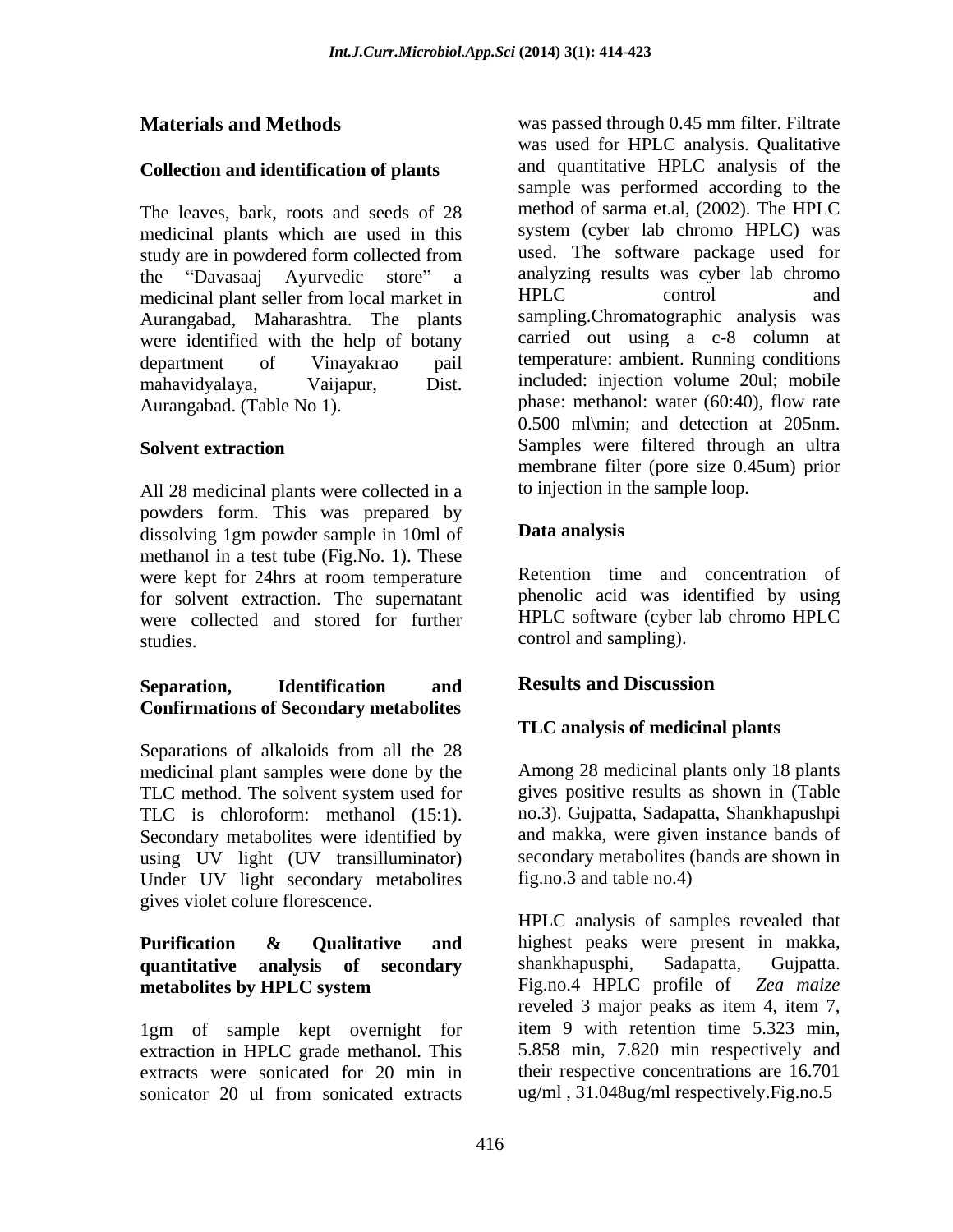**Fig.1** methanolic extractions



**Fig.3** showing TLC result of the band of interest of compound no: - Gujpatta (*Abrus precabrius*), Sadapatta, shankhapushpi *(canscora decussate)* and makka *(Zea nays)*



**Sample no:4** (D) Sadapatta gives 5 bands from which band no:2 and 5 are the instanced bands (counting of bands from the bottom to top of TLC).

Sample no: 13 (M) makka gives 6 bands from which band no: 1 and 5 are the instanced ones. Also sample no: 3 (C) Gujpatta and sample no.10 (J) shankhapusphi both gives one instanced each. **Each** contains the containing of the containing of the containing of the containing of the containing of the containing of the containing of the containing of the containing of the containing of the containing of th



**Fig.4** HPLC chromatogram of sample (M) Makka *(Zea maizs)*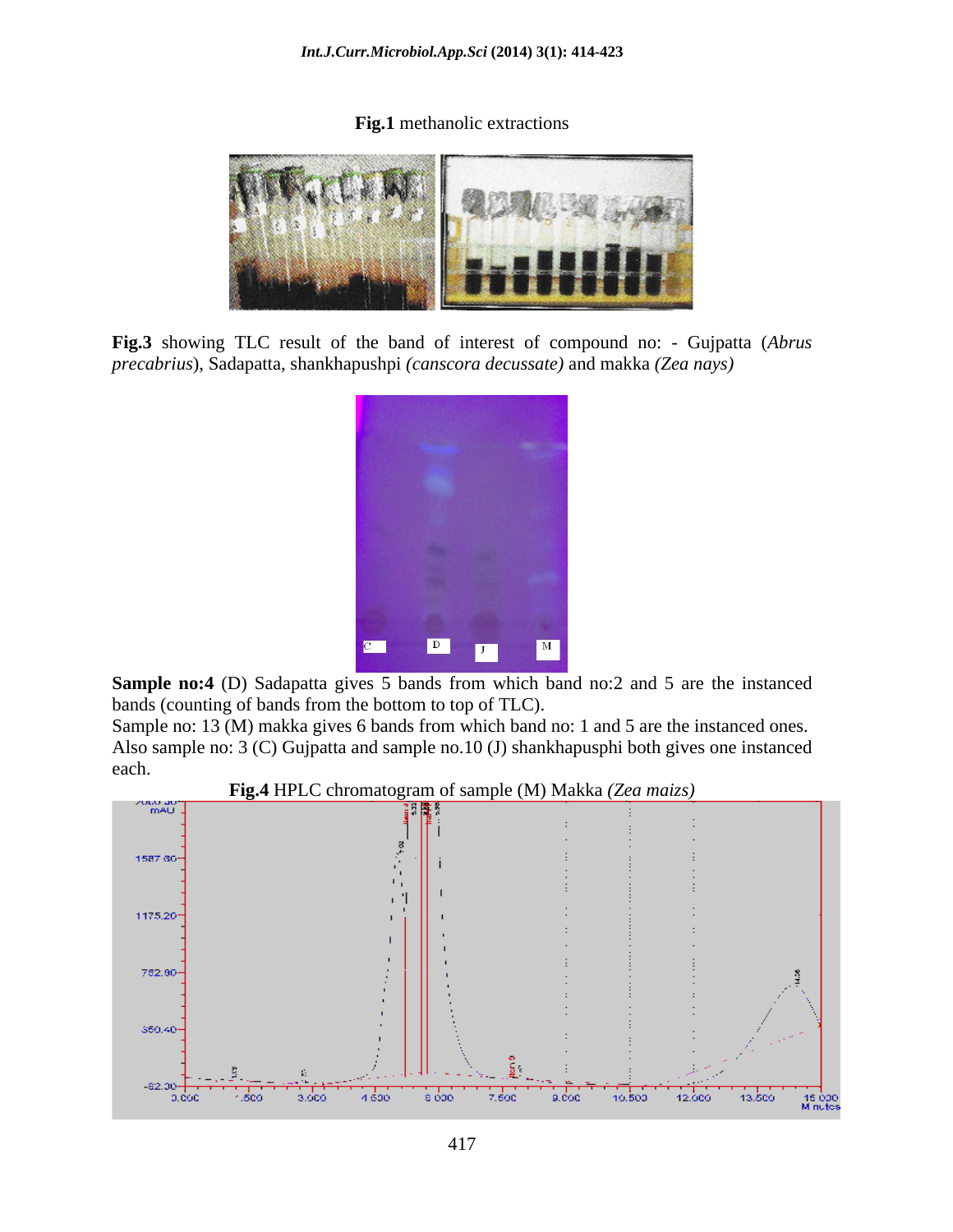| Sr.no           | Sample name     | Scientific name     |
|-----------------|-----------------|---------------------|
|                 | Rjhance         | Not Known           |
| 2               | <b>Bhutakes</b> | Not Known           |
| $\mathcal{R}$   | Gujpatta        | Abrus precabrius    |
|                 | Sadapatta       | Not Known           |
| 5 <sup>5</sup>  | Pudina          | Menthal spicata     |
| $\boxed{6}$     | Naypatta        | Not Known           |
| $\mathcal{I}$   | Ratanjot        | Jatropha curcus     |
| 8 <sup>1</sup>  | Bunphasha       | Not Known           |
| $\overline{9}$  | Gulebanphasha   | Not Known           |
| $\vert$ 10      | Shankhapusphi   | Canscora decussate  |
| <sup>11</sup>   | Sanna           | Cassia              |
| <sup>12</sup>   | Brahmi          | Herpestis monniera  |
| 13              | Makka           | Zea mays            |
| 14              | Aphumari        | Opium poppy         |
| 15              | Mehandi         | Lawsonia alba       |
| 16              | Chirayta        | Stwertia chirayta   |
| 17              | Tulsi           | Ocimum sanctum      |
| 18              | Ashwagandha     | Withania seminifera |
| 19              | Bhuitarwat      | Cassia auricalata   |
| 20              | Nirgudipatta    | Vitex negundo       |
| 21              | Hirda           | Terminalia chebula  |
| $\overline{22}$ | Khair           | Acacia chomdra      |
| 23              | Triphal         | Not Known           |
| 24              | Baheda          | Terminalia sellirca |
| 25              | Jamun           | Syzygium culmini    |
| 26              | Awala           | Phyllumthus embilu  |
| 27              | Babul           | Acacia nilotical    |
| 28              | Dalimb          | Punico gronataty    |

**Table.1** The list of all 28 medicinal plants with there scientific name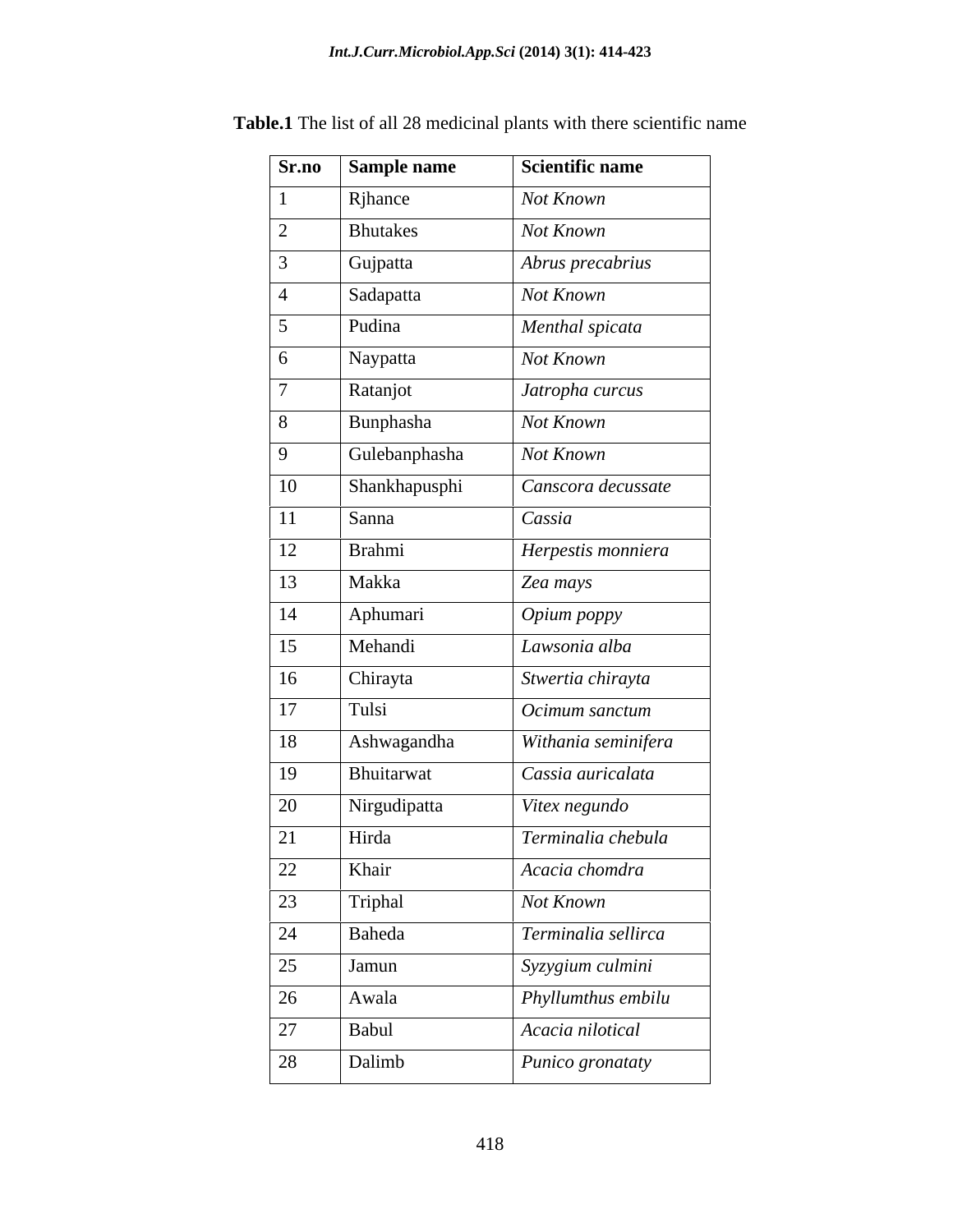|                 | Sr.No Sample Name                              | <b>Test</b>    | <b>No. of Bands</b> |
|-----------------|------------------------------------------------|----------------|---------------------|
|                 | Rjhance                                        | $+$            |                     |
| 2               | Bhutakes                                       | $+$            | $\overline{3}$      |
| $\mathfrak{Z}$  | Abrus precabrius                               | $+$            |                     |
| $\overline{4}$  | Sadapatta                                      | $+$            | $5\overline{)}$     |
| 5 <sup>5</sup>  | Menthal spicata                                | $+$            |                     |
|                 | 6 Naypatta                                     | $+$            | 2                   |
| $7\phantom{.0}$ | Jatropha curcus                                | $+$            |                     |
|                 | $\boxed{8}$ Bunphasha                          | $+$            | $\overline{3}$      |
| 9               | Gulebanphasha                                  | $\sim$         | $\Omega$            |
|                 | 10 Canscora decussate                          | $+$            |                     |
| 11              | Cassia                                         | $+$            |                     |
|                 | 12   Herpestis monniera                        | $\sim$         | $\Omega$            |
|                 | $13$ Zea mays                                  | $+$            | 6                   |
|                 | $\overline{\phantom{a}}$ 14 <i>Opium poppy</i> | $\sim$ $ \sim$ | $\Omega$            |
|                 | $15$ Lawsonia alba                             | $\sim$         | $\overline{0}$      |
| 16              | Stwertia chirayta                              | $+$            |                     |
|                 | 17   Ocimum sanctum                            | $\sim$ $-$     | $\overline{0}$      |
|                 | 18 Withania seminifera                         | $+$            | 2                   |
| 19              | $\sqrt{2}$ Cassia auricalata                   | $+$            | 2                   |
|                 | $\boxed{20}$ Vitex negundo                     | $+$            |                     |
| 21              | $\vert$ Terminalia chebula                     | $+$            | 2                   |
|                 | 22 Acacia chomdra                              | $\sim$         | $\overline{0}$      |
| 23              | Triphal                                        | $\sim$         | $\Omega$            |
| 24              | $\vert$ Terminalia sellirca                    | $\sim$ $ \sim$ |                     |
| 25              | Syzygium culmini                               | $+$            | $\overline{4}$      |
| 26              | Phyllumthus embilu                             | $+$            | $\overline{0}$      |
| 27              | Acacia nilotical                               | $+$            | 2                   |
| 28              |                                                |                |                     |

| $Table 3 \cap$<br>S Confirmation test result of alkaloids |  |  |
|-----------------------------------------------------------|--|--|
|-----------------------------------------------------------|--|--|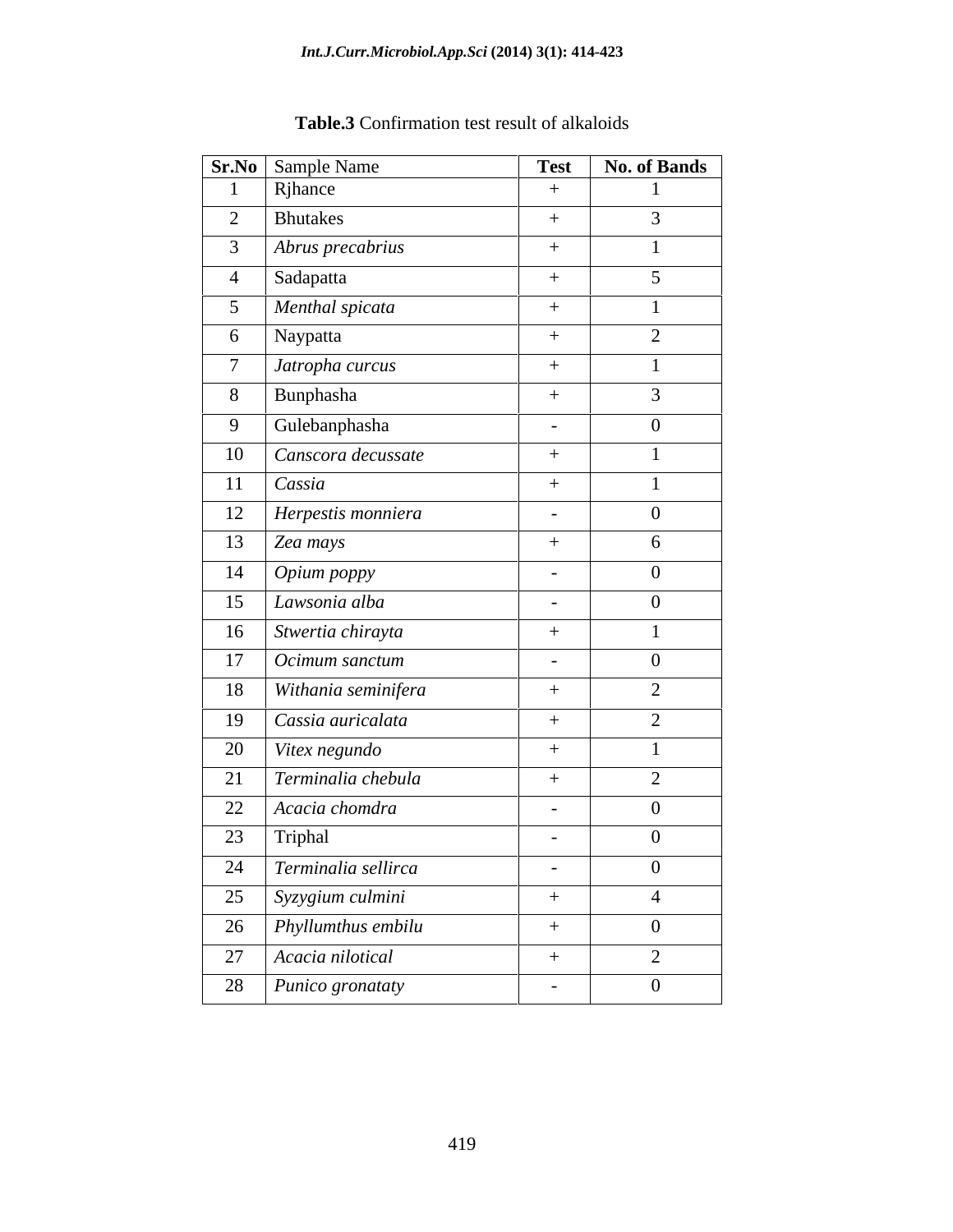| Sr.no.          | Sample name           | <b>No. of Bands</b> | <b>Band of interest</b> | Light band     |
|-----------------|-----------------------|---------------------|-------------------------|----------------|
|                 | Rjhance               |                     |                         |                |
| $\overline{2}$  | <b>Bhutakes</b>       | $\mathcal{E}$       |                         | $\mathfrak{Z}$ |
| 3 <sup>7</sup>  | Abrus precabrius      | $\overline{1}$      |                         |                |
| $\overline{4}$  | Sadapatta             | 5 <sup>5</sup>      | 2,5                     | 1,3,4          |
| 5 <sup>5</sup>  | Menthal spicata       |                     |                         |                |
| 6               | Naypatta              | 2                   |                         | 2              |
| $7\overline{ }$ | Jatropha curcus       | $\overline{1}$      |                         |                |
| 8               | Bunphasha             | $\mathbf{3}$        |                         | $\mathfrak{Z}$ |
|                 | 9 Gulebanphasha       | $\overline{0}$      |                         | $\overline{0}$ |
| 10              | Canscora decussate    | $\overline{1}$      |                         |                |
|                 | $11$ Cassia           | $\overline{1}$      |                         |                |
| 12              | Herpestis monniera    | $\overline{0}$      |                         | $\overline{0}$ |
| 13              | Zea mays              | 6                   | 1,5                     | 2,3,4,6        |
| 14              | Opium poppy           | $\overline{0}$      |                         | $\overline{0}$ |
| 15              | Lawsonia alba         | $\overline{0}$      |                         | $\overline{0}$ |
| 16              | Stwertia chirayta     | $\overline{1}$      |                         |                |
|                 | 17   Ocimum sanctum   | $\overline{0}$      |                         | $\overline{0}$ |
| 18              | Withania seminifera   | 2                   |                         | $\overline{2}$ |
| 19              | Cassia auricalata     | 2                   |                         | 2              |
| 20              | Vitex negundo         |                     |                         |                |
| 21              | Terminalia chebula    | 2                   |                         | $\overline{2}$ |
| 22              | Acacia chomdra        | $\overline{0}$      |                         | $\overline{0}$ |
| 23              | Triphal               | $\overline{0}$      |                         | $\overline{0}$ |
| 24              | Terminalia sellirca   | $\overline{0}$      |                         | $\overline{0}$ |
| 25              | Syzygium culmini      | $\overline{4}$      |                         | $\overline{4}$ |
|                 | 26 Phyllumthus embilu | $\overline{0}$      |                         | $\overline{0}$ |
|                 | 27   Acacia nilotical | 2                   |                         | $\overline{0}$ |
| 28              |                       | $\mathbf{0}$        |                         | $\overline{2}$ |
|                 | Punico gronataty      |                     |                         |                |

# **Table.4** showing bands of interest (interest/dark band)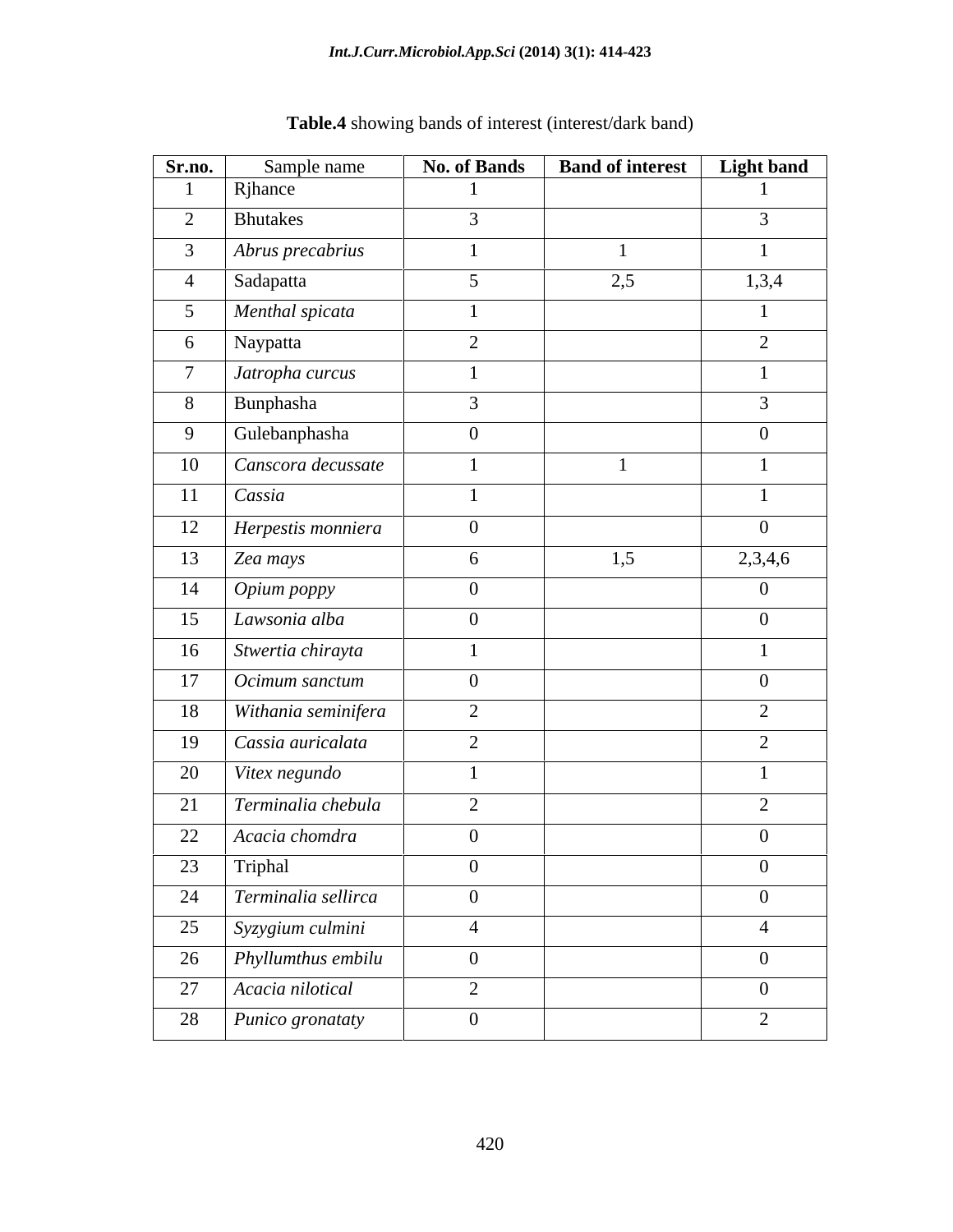

**Fig.5** HPLC chromatogram of Sample (D) Sadapatta





**Fig.7** HPLC chromatogram of Sample J C Shankhapushpi *(canscora decussate).*

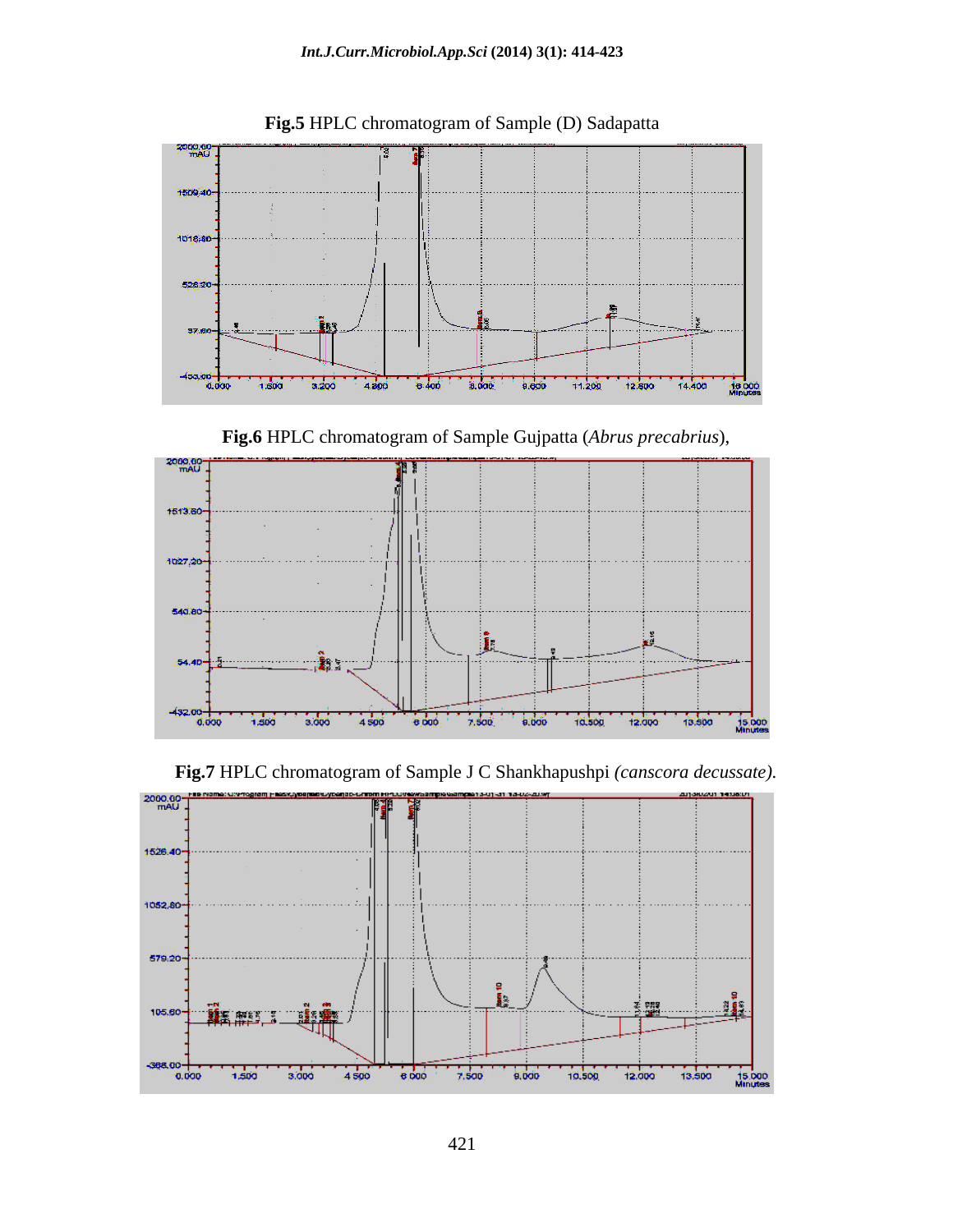HPLC chromatogram of Sadapatta, HPLC effects of the radicals (ROS) recently profile of sadapatta, reveled 3 major peaks as item 2, item 7, item 9 with retention considered as great antioxidants and time 3.245 min, 6.104 min, 8.052 min proved to be more effective than vit.C, E & respectively and their respective A. constrations are 0.502 ug/ml , 26.516 ug/ml,12.835 ug/ml. Fig.no.6 HPLC **References** profile of *Abrus precabrius*, reveled 3 major peaks as item 2, item 4, item 9 with retention time 3.203 min, 5.330 min, 7.760 min respectively and their respective concentrations are 0.000 ug/ml , 6.116 ug/ml,19.557 ug/ml. Fig.no.7 HPLC P.N., Leifert, C. 2006. Effect of profile of *canscora decussate* reveled 8 major peaks as item 1, item 2, item broduction systems on disease 3,.item4,item5, item 6,item 7, item 8 with retention time 0.692min, 0.850 min, 3.255 Aspects of Applied Biology 80, 121 min, 3.747 min, 3.830 min, 5.292 min, 126, 6.017 min, 8.372 min respectively and their respective concentrations are 0.006 HPLC to determination the ug/ml , 0.009 ug/ml,0.247 ug/ml, 0.524 ug/ml, 0.290 ug/ml, 5.212 ug/ml, 35.521 ug/ml, 24.151 ug/ml.

The role of phenolic as secondary metabolites in living organism is to induce resistance among the both for existence. The phenolic acids are secondary metabolites extensively spreads through Kirby, G.C., 1996. Medicinal plants and the plant kingdom phenolic compounds the control of parasites. confer unique taste flavor and health promoting properties found in vegetables 90:605-609. and fruits. In recent years the importance Mahesh. B., and Satish S. 2008. of antioxidant activity of phenolic compound and their potential uses. In processed foods as a natural antioxidant compound has reached a new level. Phenolic acid compound and function Mallikarjun, N., S.C. Mesta, T.R. Prashith have been the subjected of great no of agriculture, biological chemical and Vinayak. 2010. Mosquito (Insecticidal) medical studies. Like phenolic acid flavonids are categorized as secondary metabolites flavonids are also well known for their antioxidant activity. Antioxidant comparative. are specific compounds that project human Margaret, F., Robert and Michael Wink.

phenolic and flavonoids have been proved to be more effective than vit.C, E  $\&$ A.

# **References**

- Akinpelu D.A.,Aiye Gore O.A,Okoh A.L, 2008.J.Biot. 7(20):3665-3670.
- Cooper, J.M., Schmidt, C.S., Wilkinson, A., Lueck, L., Hall, C.M., Shotton, organic, 'low-input' and conventional production systems on disease incidence and severity in winter wheat. 126.
- Hanachi, P. S.H. Golkaho. 2009. Using HPLC to determination the composition and antioxidant activity of Berberis vulgaris. Euro. Journals, 29(1): 47- 54
- Karou D , Dicko MH , Simpor J,and Traore AS. 2005. Antioxident and antibacterial activity of polyphenols from ethanomedicinal plants of Brkina Faso. Afr.J. Biotechnol. 4; 823- 828.
- the control of parasites. Trans.Roy.Soc.Trop.Med.Hyg, 90:605-609.
- Mahesh, B., and Satish S. 2008. Antimicrobial activity of some important medicinal plant against plant and human pathogens. World J. Agri. Sci. 4 (S), 839-843.
- Kekuda, S.J. Sudharshan and K.S. activity of extracts of *Hemidesmus indicus* and *Sweria chirata* against *Aedys aegypti* mosquito larvae – A comparative.
- animal and plant cell against the damaging  $1998$ . Alkaloids ; Biochemistry, 1998. Alkaloids ;